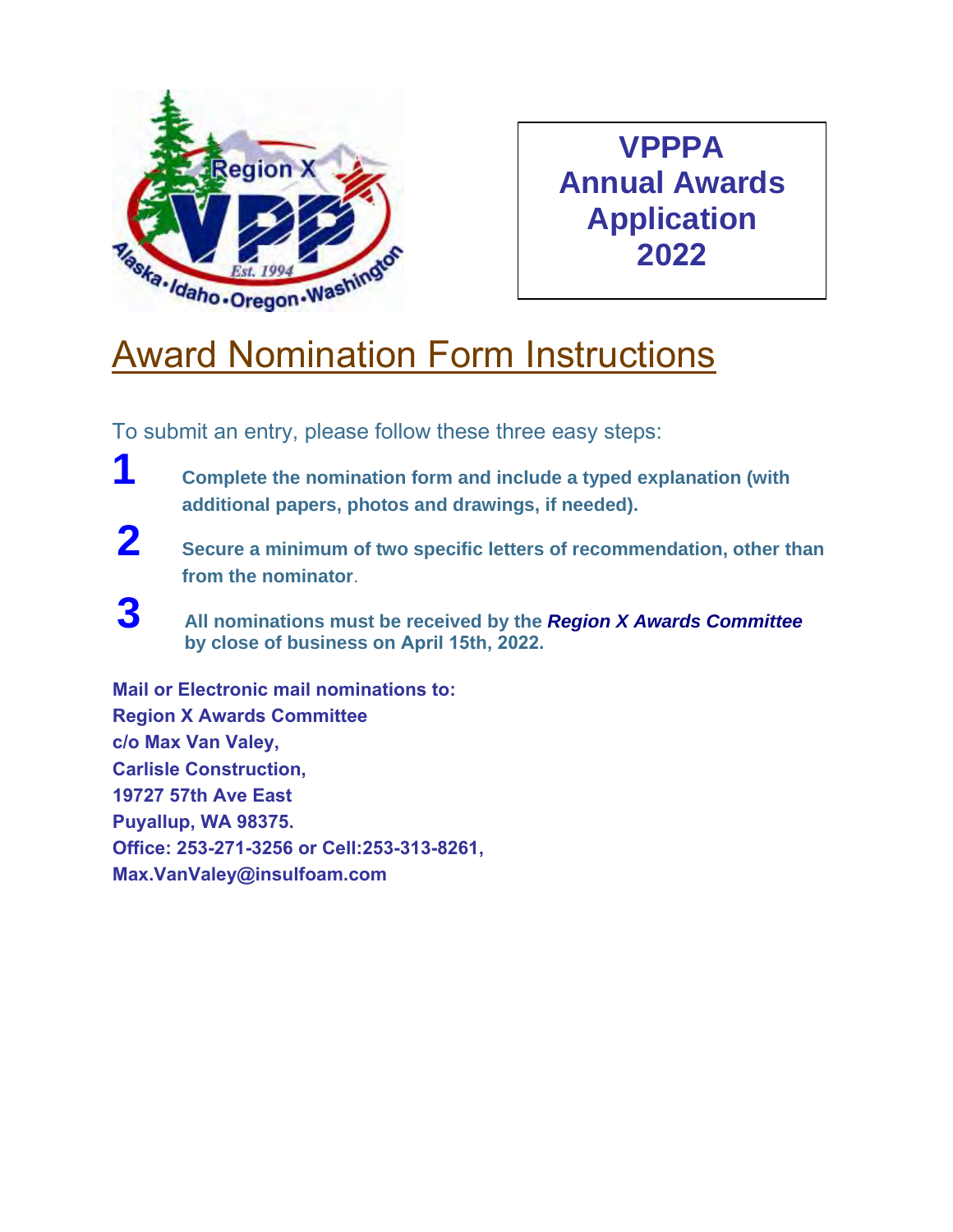## **2022 Nomination Form**

Please place a check in the box to the left of the appropriate category:

| <b>Region X</b>             | <b>Region X</b>                         |
|-----------------------------|-----------------------------------------|
| <b>VPP Outreach Award</b>   | <b>Safety and Health Outreach Award</b> |
| <b>Region X</b>             | <b>Region X</b>                         |
| <b>VPP Innovation Award</b> | <b>Mentor-of-the-Year Award</b>         |

*Remember, candidates nominated for more than one category must have separate and distinct application and supporting materials for each award category. This form must be accompanied by a typed explanation (with additional papers, photos, and/or drawings), and two letters of recommendation other than from the nominator, except for the Mentor-of-the-Year Award that requires three letters of recommendation.* 

| State: ___________________________________ Zip Code: ___________________________ |  |  |
|----------------------------------------------------------------------------------|--|--|
|                                                                                  |  |  |
| Email Address: <u>Communication of the Communication</u>                         |  |  |
|                                                                                  |  |  |
|                                                                                  |  |  |
| Company's Six-Digit Member ID #: \\company's Six-Digit Member ID #:              |  |  |

Page 1 – Region X VPPPA Annual Awards Nomination Form